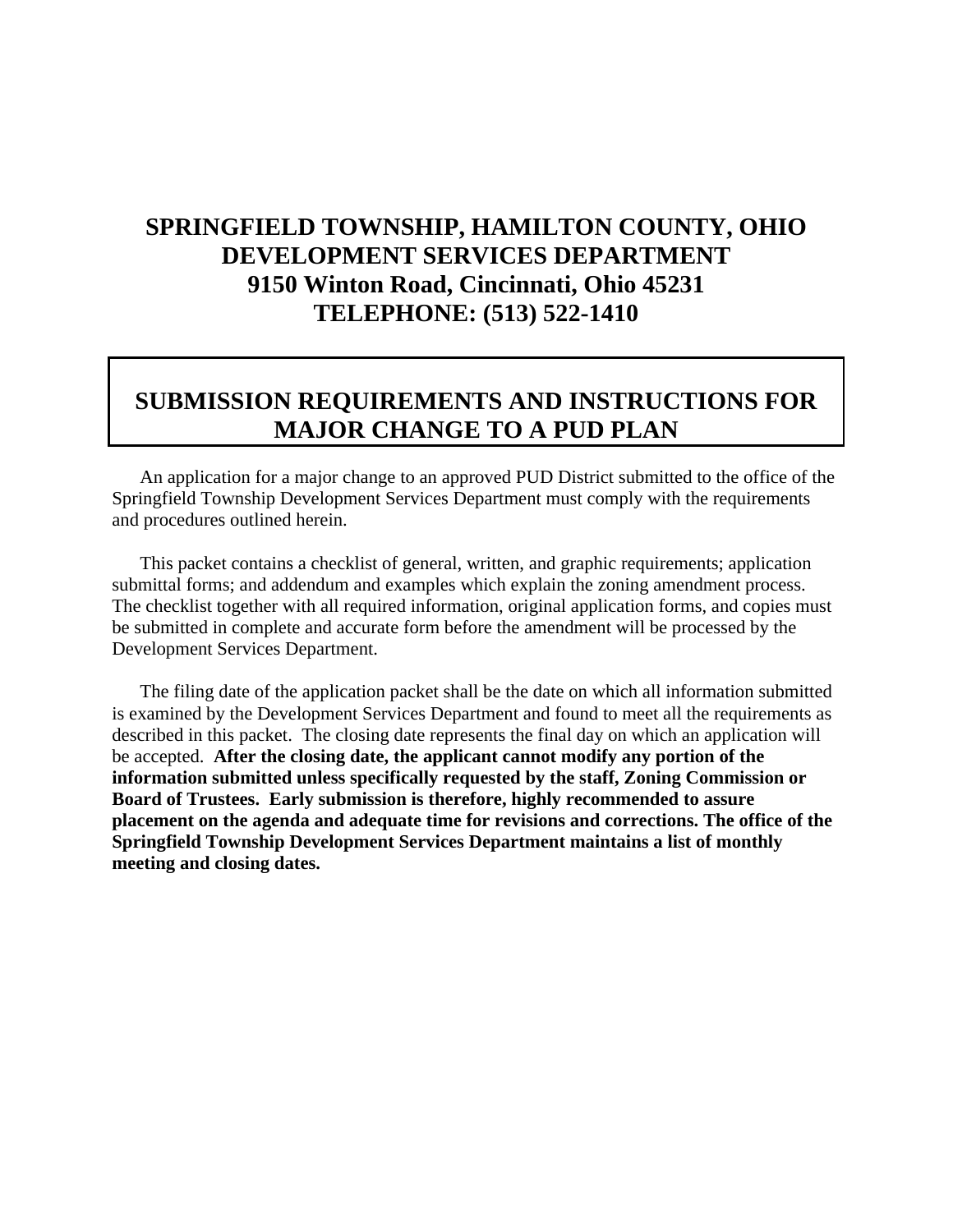#### **SUBMISSION REQUIREMENTS FOR A MAJOR CHANGE TO AN APPROVED PUD DISTRICT SPRINGFIELD TOWNSHIP ZONING RESOLUTION**

| FOR SPRINGFIELD TOWNSHIP DEVELOPMENT SERVICES DEPARTMENT USE ONLY:                                                                                                                                                                                                                                                                                                                                                                                                                                                                                                                                                                                                                                                                                                                                        |                       |
|-----------------------------------------------------------------------------------------------------------------------------------------------------------------------------------------------------------------------------------------------------------------------------------------------------------------------------------------------------------------------------------------------------------------------------------------------------------------------------------------------------------------------------------------------------------------------------------------------------------------------------------------------------------------------------------------------------------------------------------------------------------------------------------------------------------|-----------------------|
| $CASE # \n$                                                                                                                                                                                                                                                                                                                                                                                                                                                                                                                                                                                                                                                                                                                                                                                               | <b>DATE RECEIVED:</b> |
|                                                                                                                                                                                                                                                                                                                                                                                                                                                                                                                                                                                                                                                                                                                                                                                                           |                       |
| <b>1. GENERAL REQUIREMENTS</b>                                                                                                                                                                                                                                                                                                                                                                                                                                                                                                                                                                                                                                                                                                                                                                            |                       |
| <b>PRE-APPLICATION MEETING (DATE: ___/ ___/ ___ TIME: ____)</b><br>$\frac{1}{1}$ .1                                                                                                                                                                                                                                                                                                                                                                                                                                                                                                                                                                                                                                                                                                                       |                       |
| The applicant is to present the concept of the major change and preliminary development plan to the<br>Development Services Department and to obtain and discuss the overall application process before<br>submitting the application packet. Call 522-1410 for appointment. There will be no assurance at any<br>time, implicitly or otherwise, regarding final staff recommendations to the Commission about this<br>application.                                                                                                                                                                                                                                                                                                                                                                       |                       |
| <b>SUBMISSION CLOSING DATE</b><br>1.2                                                                                                                                                                                                                                                                                                                                                                                                                                                                                                                                                                                                                                                                                                                                                                     | DATE: $\angle$        |
| FOR HAMILTON COUNTY PLANNING COMMISSION IN MONTH OF _________                                                                                                                                                                                                                                                                                                                                                                                                                                                                                                                                                                                                                                                                                                                                             |                       |
| The application packet must be submitted to the office of the Springfield Township Development<br>Services Department in person, no later THE CLOSING DATE. Prior to submitting the application<br>packet and necessary information, the applicant should revise proposed plans and/or zoning plat as<br>advised by the Development Services Director. After the closing date, the applicant cannot modify any<br>portion of the information submitted unless specifically requested by the staff, Zoning Commission or<br>Board of Trustees. Early submission is recommended to assure placement on the agenda and adequate<br>time for revisions and corrections. Incomplete or inaccurate applications will not be accepted for<br>processing or be placed on the agenda for any hearings or meetings. |                       |

#### 1.3 **APPLICATION FEE**

An application fee for a major change shall be accompanied by a non-refundable payment to cover the costs of holding the public hearing thereon, including personnel costs, advertising and legal notices as required by law or otherwise in connection with said amendment. Please make checks payable to Springfield Township.

Zoning amendment cancellations must be submitted in writing to the Development Services Department. **There shall be no refund or part thereof once public notice has been given**.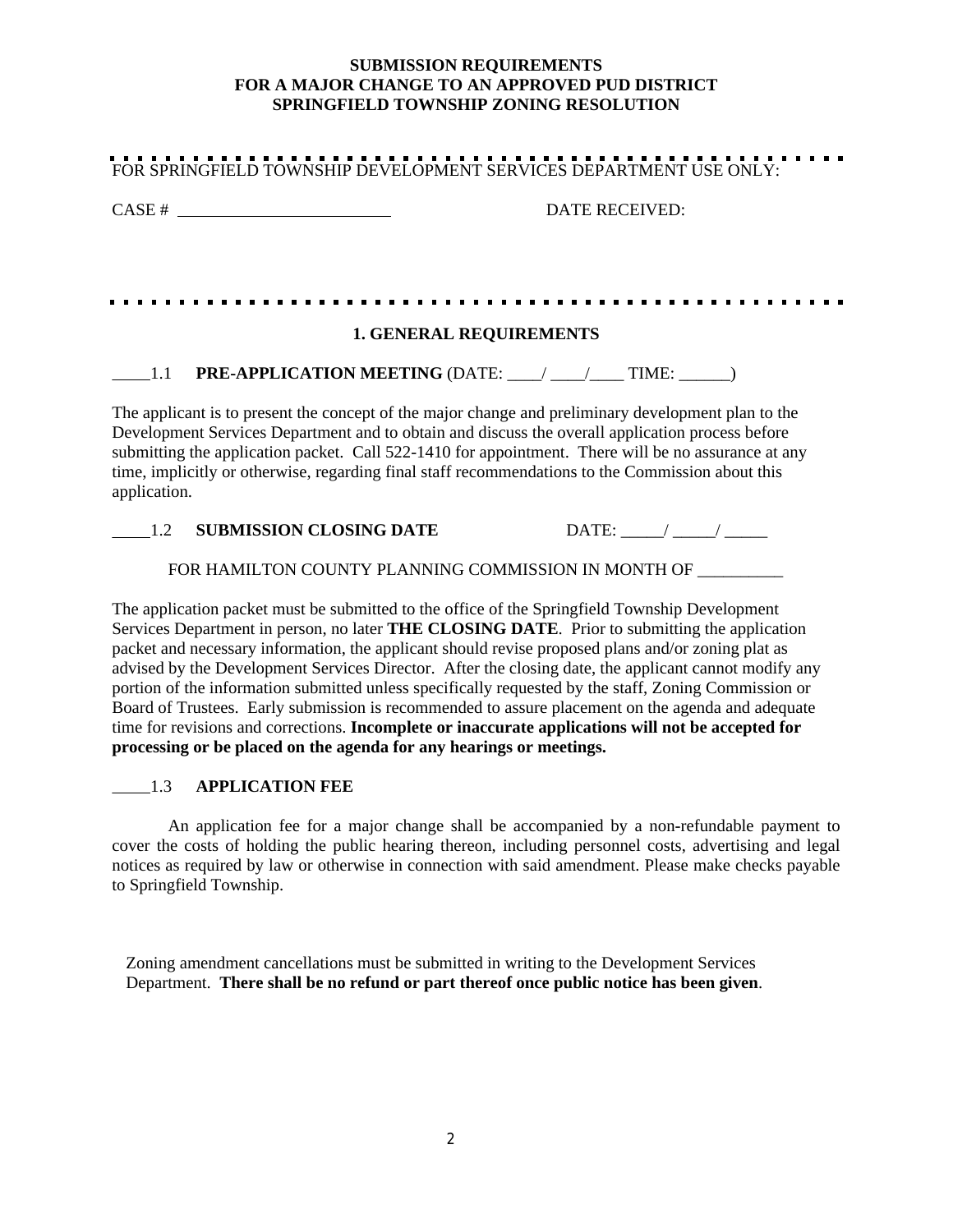#### 2.1 **METES AND BOUNDS LEGAL DESCRIPTION**

Submit on a single 8 1/2" X 11" paper the following information:

A. a metes and bounds description of the subject site;

B. The amount of area contained within the site; and

C. a statement, signed by a registered surveyor, certifying that the description of the property proposed to be rezoned, is a complete, proper and legal description thereof.

#### 2.2 **PROPERTY DEED**

Submit one copy of the deed to the subject property as filed in the Hamilton County Recorder's Office.

#### 2.3 **ADJACENT PROPERTY OWNERS FORM**

Complete and submit the original Adjacent Property Owners form (provided in this packet) containing the names, addresses and tax information of all parcels within two hundred (200) feet of the subject site.

#### 2.4 **DESCRIPTION OF REQUEST AND REASONS FOR MAJOR CHANGE FORM**

Complete and submit the original Description of Request and Reasons for Major Change form (provided in this packet).

#### 2.5 **MAJOR CHANGE APPLICATION FORM**

Complete and submit the original Major Change Application form (provided in this packet).

#### 2.6 **APPLICANT'S AFFIDAVIT**

Complete and submit the original Affidavit (provided in this packet).

#### 2.7 **CHECKLIST OF REQUIREMENTS**

#### **Submit this checklist fully completed.**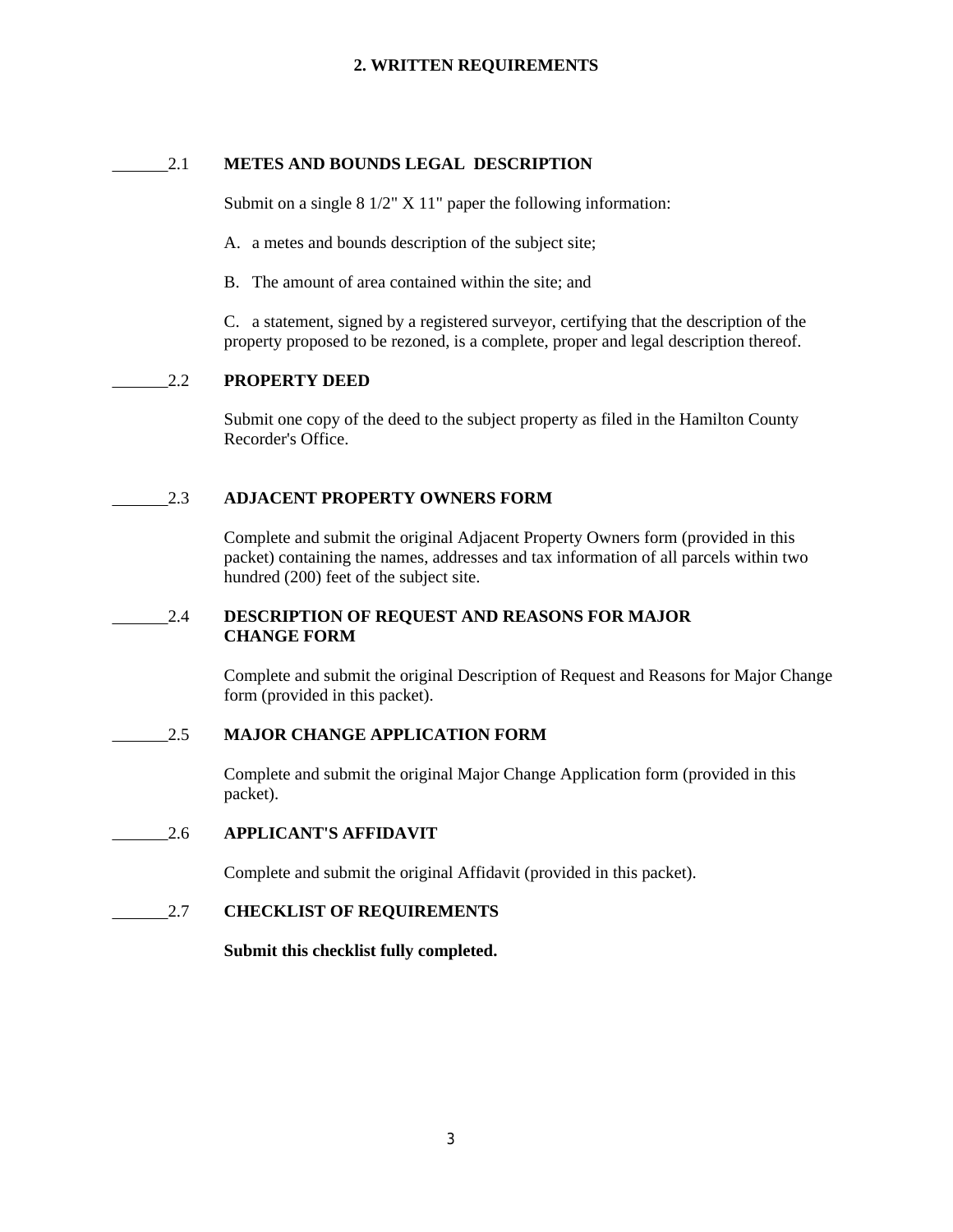#### 3.1 **PRELIMINARY DEVELOPMENT PLAN**

| Submit thirteen (13) <b>folded</b> copies of the Preliminary Development Plan $24''$ x $36''$ (a<br>single drawing at a scale of fifty feet to the inch or larger--unless otherwise approved by<br>the director) showing the items listed below: |
|--------------------------------------------------------------------------------------------------------------------------------------------------------------------------------------------------------------------------------------------------|
| A. name of project, date, scale, north arrow (north shall be top of plan), map title(Preliminary<br>Development Plan), total number of sheets and sheet number;                                                                                  |
| B. name and title of applicant, present owner, etc.;                                                                                                                                                                                             |
| C. vicinity map that identifies the site with reference to surrounding areas and to existing<br>street locations;                                                                                                                                |
| D. summary table indicating existing and proposed uses of facilities, proposed parking<br>spaces, parking spaces required by the Zoning Resolution, floor areas and seating<br>capacity(where applicable);                                       |
| E. zone area of entire site, site (net) area excluding streets and right-of-ways;                                                                                                                                                                |
| F. existing property lines, right-of-way and utility easements for the entire tract and each<br>parcel involved;                                                                                                                                 |
| G. location of existing zone boundaries of property and up to 200 feet outside subject site;                                                                                                                                                     |
| H. existing contour lines (dashed) at five feet intervals or less on site and including 200 feet<br>beyond (use two feet intervals where necessary to determine storm drainage), indicate<br>source and date of data;                            |
| I. front, side, and rear yard setbacks for all structures and parking areas;                                                                                                                                                                     |
| J. the use and approximate location of existing structures, pavements, sanitary and storm<br>sewers, sidewalks and curbs, and other physical and natural features; structures to be<br>demolished shown in dashed lines;                         |
| K. base mapping of the property showing the physical features (general topography, drainage<br>ways and water bodies, etc.) and existing land uses;                                                                                              |
| L. boundaries of the tract to be developed on a planned unit basis;                                                                                                                                                                              |
| M. highways and streets in the vicinity of the tract, and ingress and egress to the tract;                                                                                                                                                       |
| N. location of different general land use areas proposed to be developed;                                                                                                                                                                        |
| O. proposed density levels of each residential area and acreage and square feet of business<br>uses;                                                                                                                                             |
|                                                                                                                                                                                                                                                  |

P. proposed treatment of existing topography, drainage ways and tree cover;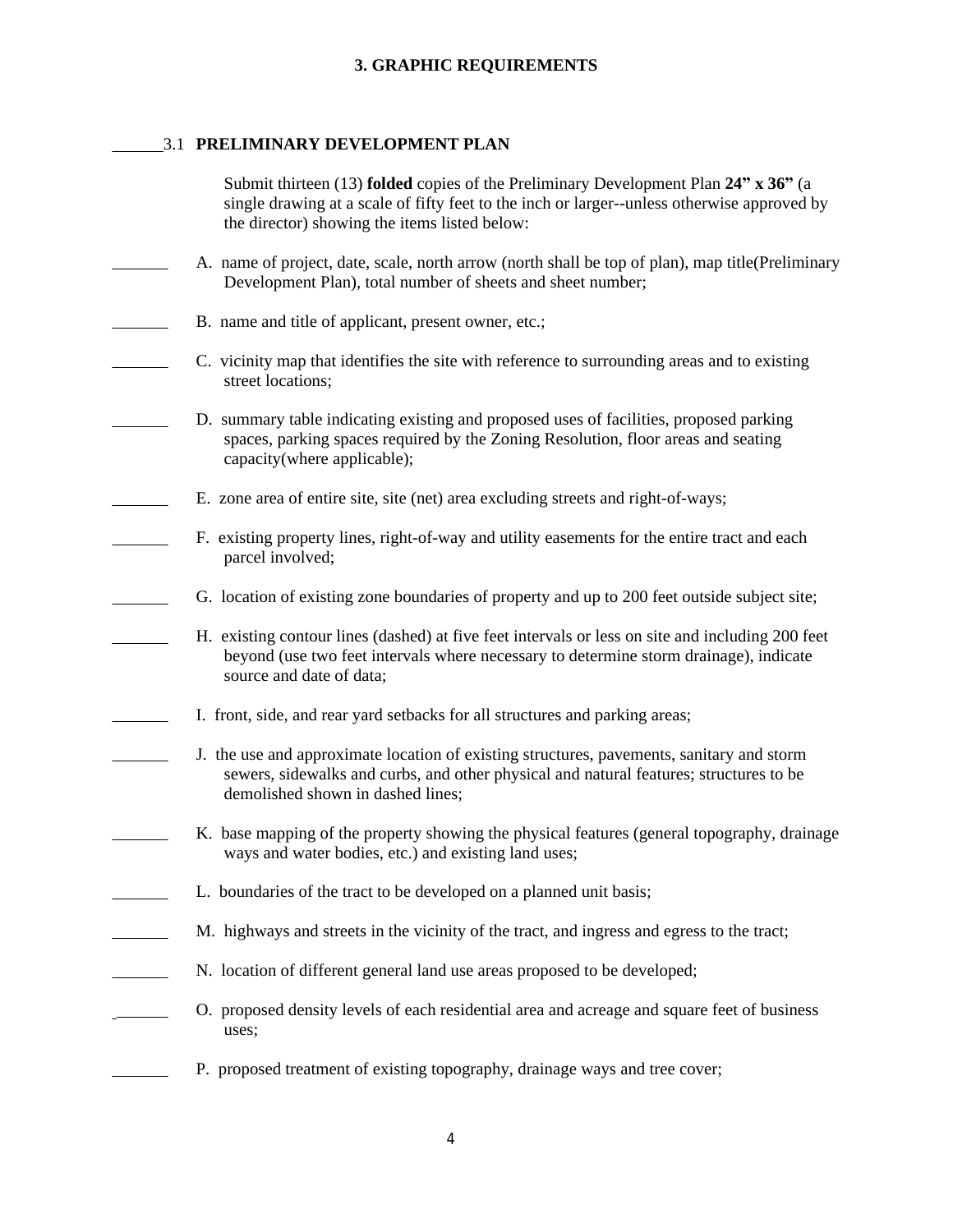- Q. proposed general location of major vehicular circulation, showing how this circulation pattern relates to the primary and secondary road alignments designated on the Hamilton County Thoroughfare Plan;
- R. location of schools, parks and other community facility sites, if any;
- S. location of any school or fire station sites, if either are required by the Zoning Commission;
	- T. time schedule of the projected development, if the total land holding is to be developed in stages, or if construction is to extend beyond a two year time period.

#### 3.2 **REDUCED PRELIMINARY DEVELOPMENT PLAN**

#### **INFORMATION SUBMITTED SHALL BE ASSUMED TO BE CORRECT AND APPLICANT AND/OR AGENT SHALL ASSUME RESPONSIBILITY FOR ANY ERRORS AND/OR INACCURACIES RESULTING IN AN IMPROPER APPLICATION.**

 $\overline{a}$ **Signature of person preparing this checklist Phone # Date Submitted (Applicant or Representative)**

**Name Printed**

Submit four (4) copies of the preliminary development plan reduced to an  $8\frac{1}{2}$  X 11 or 11" X 17" sheet of paper. The information contained on the reduced version shall be the same as, which is required above.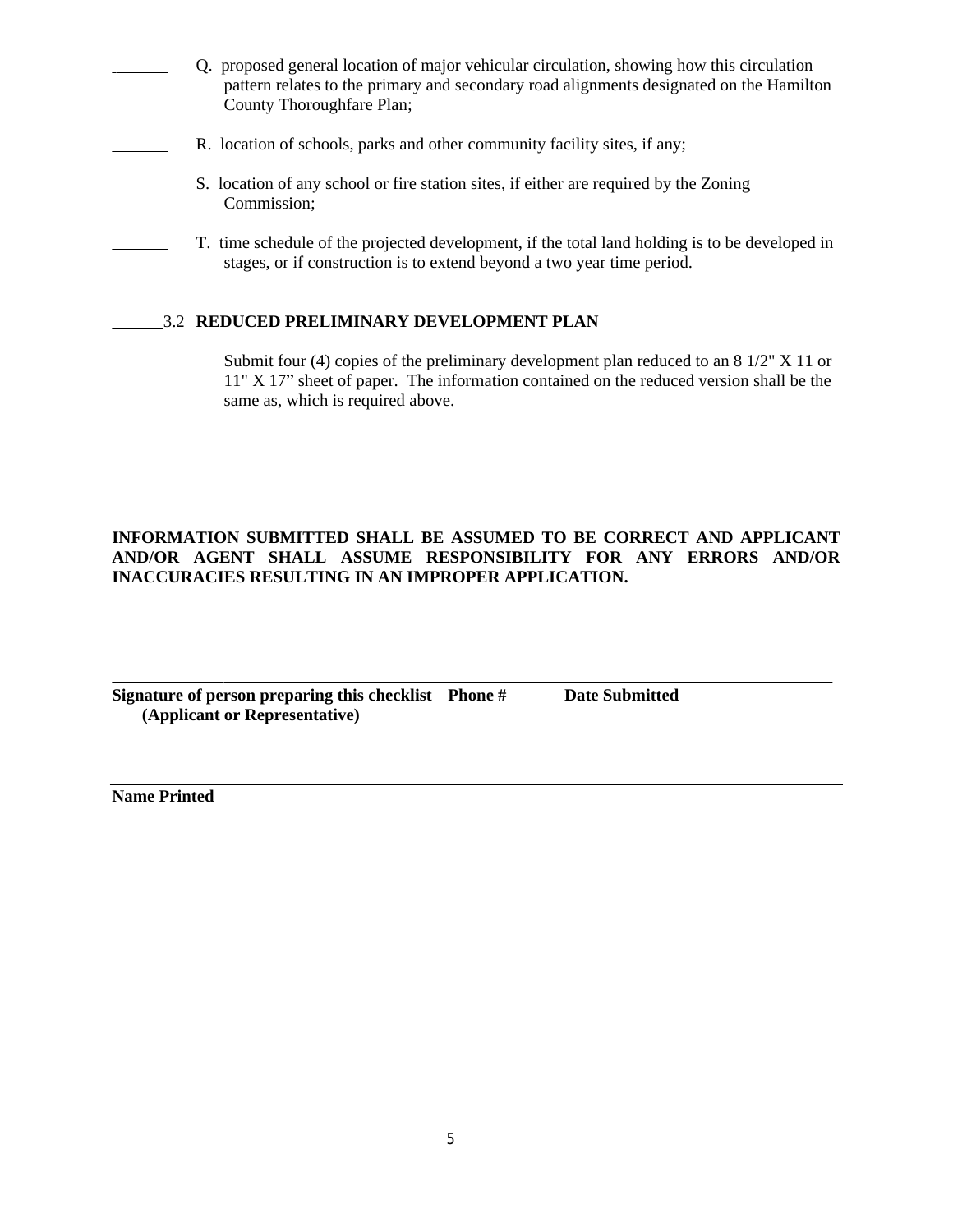|             |             |                                                | <b>APPLICATION FOR A MAJOR CHANGE</b><br><b>TO A PUD DISTRICT</b><br>9150 Winton Road, Cincinnati, Ohio 45231<br>Telephone: (513) 522-1410 | SPRINGFIELD TOWNSHIP DEVELOPMENT SERVICES DEPARTMENT                                                   |  |
|-------------|-------------|------------------------------------------------|--------------------------------------------------------------------------------------------------------------------------------------------|--------------------------------------------------------------------------------------------------------|--|
|             |             |                                                |                                                                                                                                            | FOR SPRINGFIELD TOWNSHIP DEVELOPMENT SERVICES DEPARTMENT USE ONLY:                                     |  |
|             | $CASE # \_$ |                                                |                                                                                                                                            | DATE RECEIVED:                                                                                         |  |
|             |             |                                                |                                                                                                                                            | <b>RECEIVED BY:</b><br>the control of the control of the control of                                    |  |
|             |             |                                                |                                                                                                                                            | NOTE: THIS APPLICATION MUST BE TYPEWRITTEN - USE ADDITIONAL SHEETS IF NECESSARY                        |  |
|             |             |                                                |                                                                                                                                            |                                                                                                        |  |
|             |             |                                                |                                                                                                                                            |                                                                                                        |  |
|             |             |                                                |                                                                                                                                            |                                                                                                        |  |
|             |             |                                                |                                                                                                                                            |                                                                                                        |  |
|             |             | THE PROPERTY WHICH IS REQUESTED TO BE REZONED: |                                                                                                                                            | NAME, ADDRESS & PARCEL NUMBER OF EACH PROPERTY OWNER OF RECORD WITHIN<br>$1.$ $\overline{\phantom{a}}$ |  |
| TOTAL ACRES |             | REQUEST RE-DESIGNATION OF AREA FROM            |                                                                                                                                            | <b>TO</b>                                                                                              |  |
|             |             | <b>LOCATION OF PROPERTY TO BE REZONED:</b>     |                                                                                                                                            |                                                                                                        |  |
|             |             |                                                |                                                                                                                                            |                                                                                                        |  |
|             |             |                                                | (MY) (OUR) INTEREST IN THE PROPERTY TO BE RECLASSIFIED IS AS:                                                                              |                                                                                                        |  |
|             |             |                                                | OWNER _____ AGENT _____ LESSEE _____ OPTIONEE _____                                                                                        |                                                                                                        |  |
|             | Signature   |                                                | APPLICANT<br>Address                                                                                                                       | Phone Number                                                                                           |  |
|             |             |                                                |                                                                                                                                            | $OWNER(S)$ $\qquad \qquad$                                                                             |  |
|             | Signature   |                                                | Address<br>6                                                                                                                               | <b>Phone Number</b>                                                                                    |  |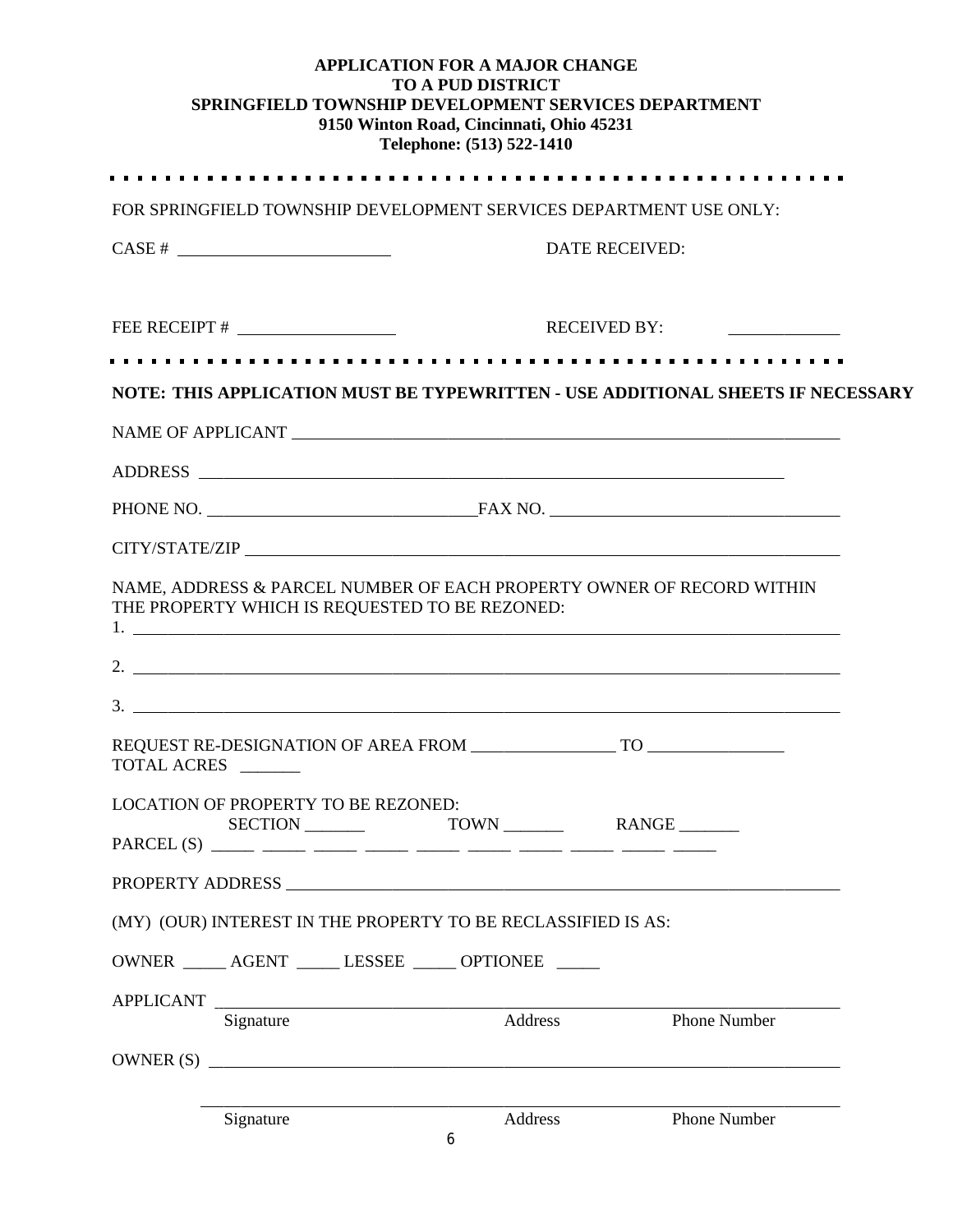#### **DESCRIPTION OF REQUEST AND REASONS FOR MAJOR CHANGE TO PUD DISTRICT SPRINGFIELD TOWNSHIP DEVELOPMENT SERVICES DEPARTMENT 9150 Winton Road, Cincinnati, Ohio 45231 Telephone: (513) 522-1410**

# FOR SPRINGFIELD TOWNSHIP DEVELOPMENT SERVICES DEPARTMENT USE ONLY:

CASE # DATE RECEIVED:

#### 

#### **NOTE: THIS APPLICATION SHOULD BE TYPEWRITTEN**

| The area of land sought to be changed contains approximately |                              |     |                  | acres, having frontage of |
|--------------------------------------------------------------|------------------------------|-----|------------------|---------------------------|
| approximately _                                              | feet located $(1)$ along the |     | side of          |                           |
| approximately                                                | feet                         |     | .Or $(2)$ at the | corner of the             |
| intersection of                                              |                              | and |                  |                           |

#### **THE APPLICANT SHOULD PREPARE DEFINITIVE STATEMENTS REGARDING THE FOLLOWING: (USE ADDITIONAL SHEETS IF NECESSARY)**

- 1) What are the specific changes in the character and conditions of the area, which have occurred to make the property no longer suitable or appropriate for the existing PUD classification or to make the property appropriate for the proposed PUD district?
- 2) What is the benefit that the neighborhood or community as a whole will derive from this change?
- 3) Will the site be accessible from public roads, which are adequate to carry the traffic that will be imposed upon them if the change is granted, or will road improvements be required?
- 4) Has this change been discussed with regard to traffic design with the Hamilton County Engineer's office? When? Who?
- 5) Is the property currently or can it be serviced by public sewer and water and can proper drainage by provided?
- 6) What is the anticipated proposed use of property and character (architectural treatment) of the development?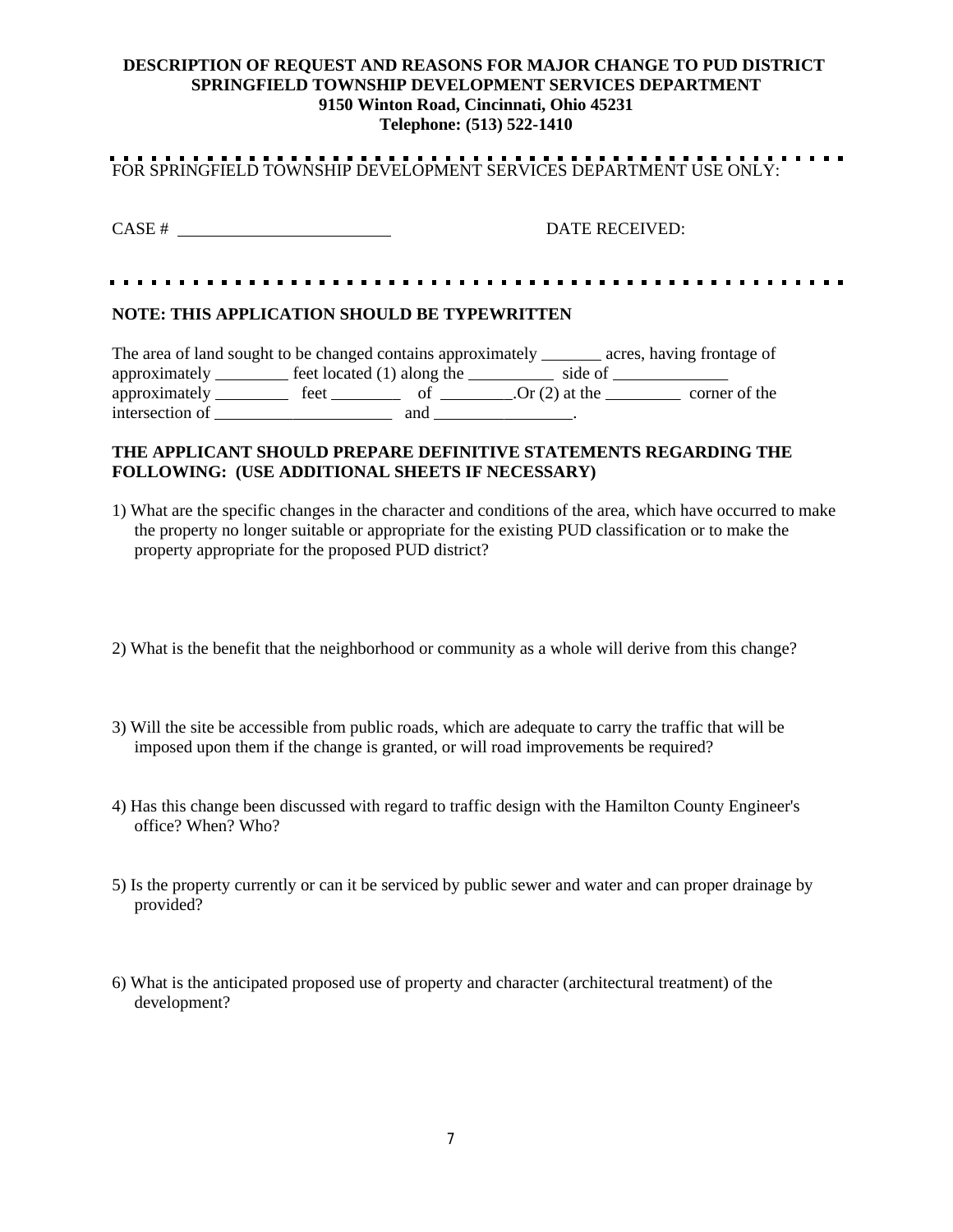## **ADJACENT PROPERTY OWNERS SPRINGFIELD TOWNSHIP DEVELOPMENT SERVICES DEPARTMENT 9150 Winton Road, Cincinnati, Ohio 45231**

|                       | Telephone: (513) 522-1410                                                                                            |                       |                     |  |                          |  |  |
|-----------------------|----------------------------------------------------------------------------------------------------------------------|-----------------------|---------------------|--|--------------------------|--|--|
|                       | FOR SPRINGFIELD TOWNSHIP DEVELOPMENT SERVICES DEPARTMENT USE ONLY:                                                   |                       |                     |  |                          |  |  |
| $CASE # \_$           |                                                                                                                      | <b>DATE RECEIVED:</b> |                     |  |                          |  |  |
|                       |                                                                                                                      |                       |                     |  |                          |  |  |
|                       |                                                                                                                      |                       |                     |  |                          |  |  |
|                       | LIST ALL PROPERTY OWNERS WITHIN TWO HUNDRED (200) FEET OF SUBJECT PROPERTY.                                          |                       |                     |  |                          |  |  |
| <b>Property Owner</b> | <b>Address</b>                                                                                                       |                       | <b>Page</b> Section |  | <b>Town Range Parcel</b> |  |  |
|                       | ,我们也不能在这里的时候,我们也不能在这里的时候,我们也不能会在这里的时候,我们也不能会在这里的时候,我们也不能会在这里的时候,我们也不能会在这里的时候,我们也不                                    |                       |                     |  |                          |  |  |
|                       |                                                                                                                      |                       |                     |  |                          |  |  |
|                       | <u>,这就是这个人的人,我们就是这个人的人,我们就是这个人的人,我们就是这个人的人,我们就是这个人的人,我们就是这个人的人,我们就是</u>                                              |                       |                     |  |                          |  |  |
|                       |                                                                                                                      |                       |                     |  |                          |  |  |
|                       |                                                                                                                      |                       |                     |  |                          |  |  |
|                       |                                                                                                                      |                       |                     |  |                          |  |  |
|                       | <u> 1989 - Andrea Santa Andrea Andrea Andrea Andrea Andrea Andrea Andrea Andrea Andrea Andrea Andrea Andrea Andr</u> |                       |                     |  |                          |  |  |
|                       |                                                                                                                      |                       |                     |  |                          |  |  |
|                       |                                                                                                                      |                       |                     |  |                          |  |  |
|                       |                                                                                                                      |                       |                     |  |                          |  |  |
|                       |                                                                                                                      |                       |                     |  |                          |  |  |
|                       |                                                                                                                      |                       |                     |  |                          |  |  |
|                       |                                                                                                                      |                       |                     |  |                          |  |  |
|                       |                                                                                                                      |                       |                     |  |                          |  |  |
|                       |                                                                                                                      |                       |                     |  |                          |  |  |

 $\blacksquare$ 

 $\blacksquare$ 

 $\overline{a}$ 

 $\overline{a}$ 

 $\overline{a}$